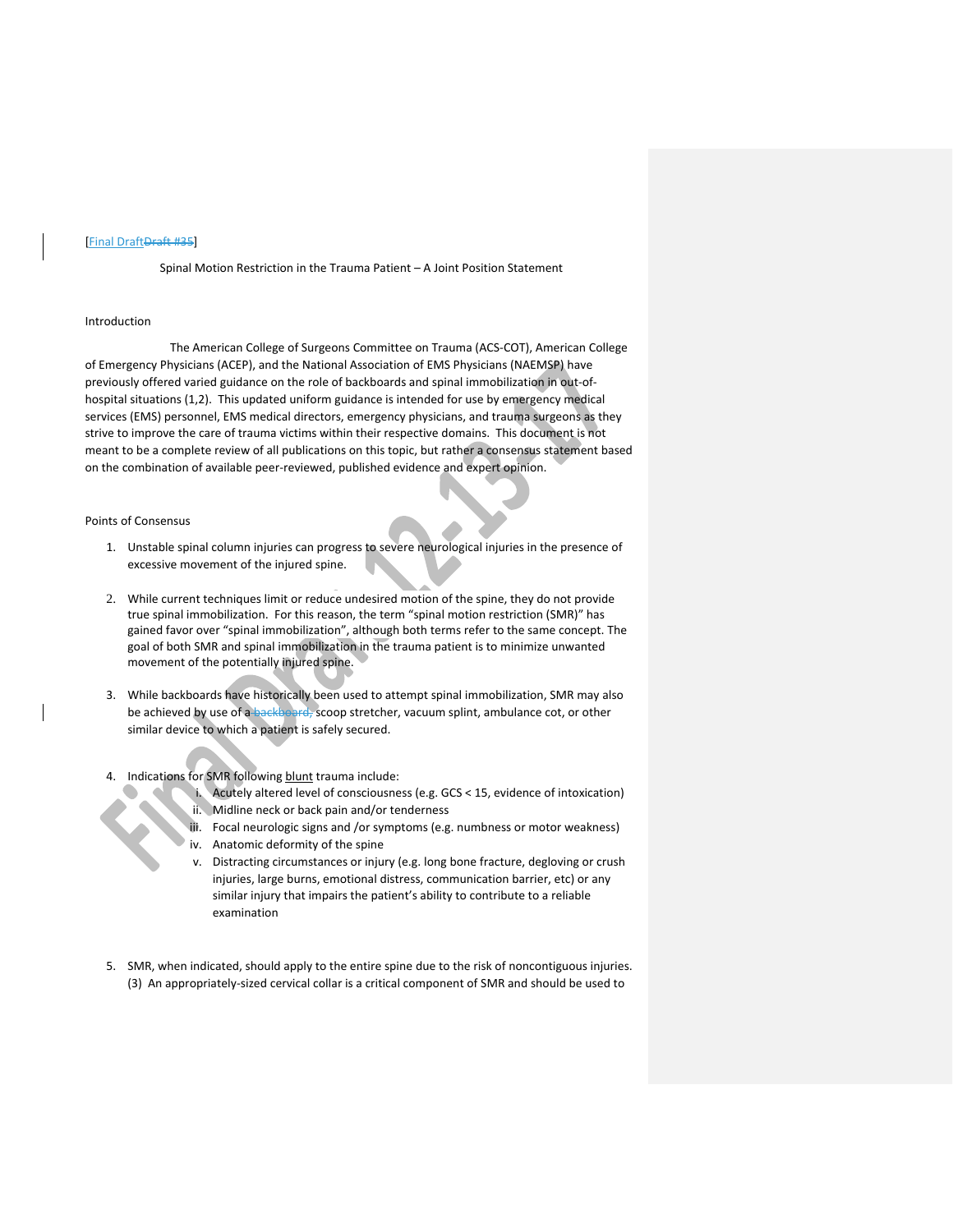limit movement of the cervical spine whenever SMR is employed. The remainder of the spine should be stabilized by keeping the head, neck and torso in alignment. This can be accomplished by placing the patient on a long backboard, a scoop stretcher, a vacuum mattress or an ambulance cot. If elevation of the head is required, the device used to stabilize the spine should be elevated at the head while maintaining alignment of the neck and torso. SMR cannot be properly performed with a patient in a sitting position.

- 6. All patient transfers create potential for unwanted displacement of an unstable spine injury. Particular attention should be focused on patient transfers from one surface to another including, for example, ground to ambulance cot. A long spine board, a scoop stretcher, or a vacuum mattress is recommended to assist with patient transfers in order to minimize flexion, extension or rotation of the possibly injured spine.
- 7. Once a patient is safely positioned on an ambulance cot, transfer or extrication devices may be removed if an adequate number of trained personnel are present to minimize unnecessary movement during the removal process. The risks of patient manipulation must be weighed against the benefits of device removal. If transport time is expected to be short, it may be better to transport a patient on the device and remove it on arrival at the hospital. If the decision is made to remove the extrication device in the field, SMR should be maintained by assuring that the patient remains securely positioned on the ambulance cot with a cervical collar in place.
- 8. Hospitals should be prepared and equipped to carefully and quickly remove patients from a long backboard, scoop stretcher or vacuum mattress as soon as possible after arrival at the hospital. Safe transfer may require the use of a slider board or similar device in order to maintain SMR during patient movement. Procedures should be in place to assure that a sufficient number of properly trained individuals are available to assist with patient transfers in order to minimize the risk of inadvertent displacement of a potentially unstable spinal injury.
- 9. There is no role for SMR in penetrating trauma. (4)

## 10. SMR in Children

- a. Age alone should not be a factor in decision-making for prehospital spinal care, both for the young child and the child who can reliably provide a history. (5,6)
- b. Young children pose communication barriers, but this should not mandate immobilization purely based on age. (5,6)
- c. Based on the best available pediatric evidence from studies that have been conducted through the Pediatric Emergency Care Applied Research Network (PECARN), a cervical collar should be applied if the patient has any of the following: (7,8,9)
	- a. Complaint of neck pain;
	- b. Torticollis;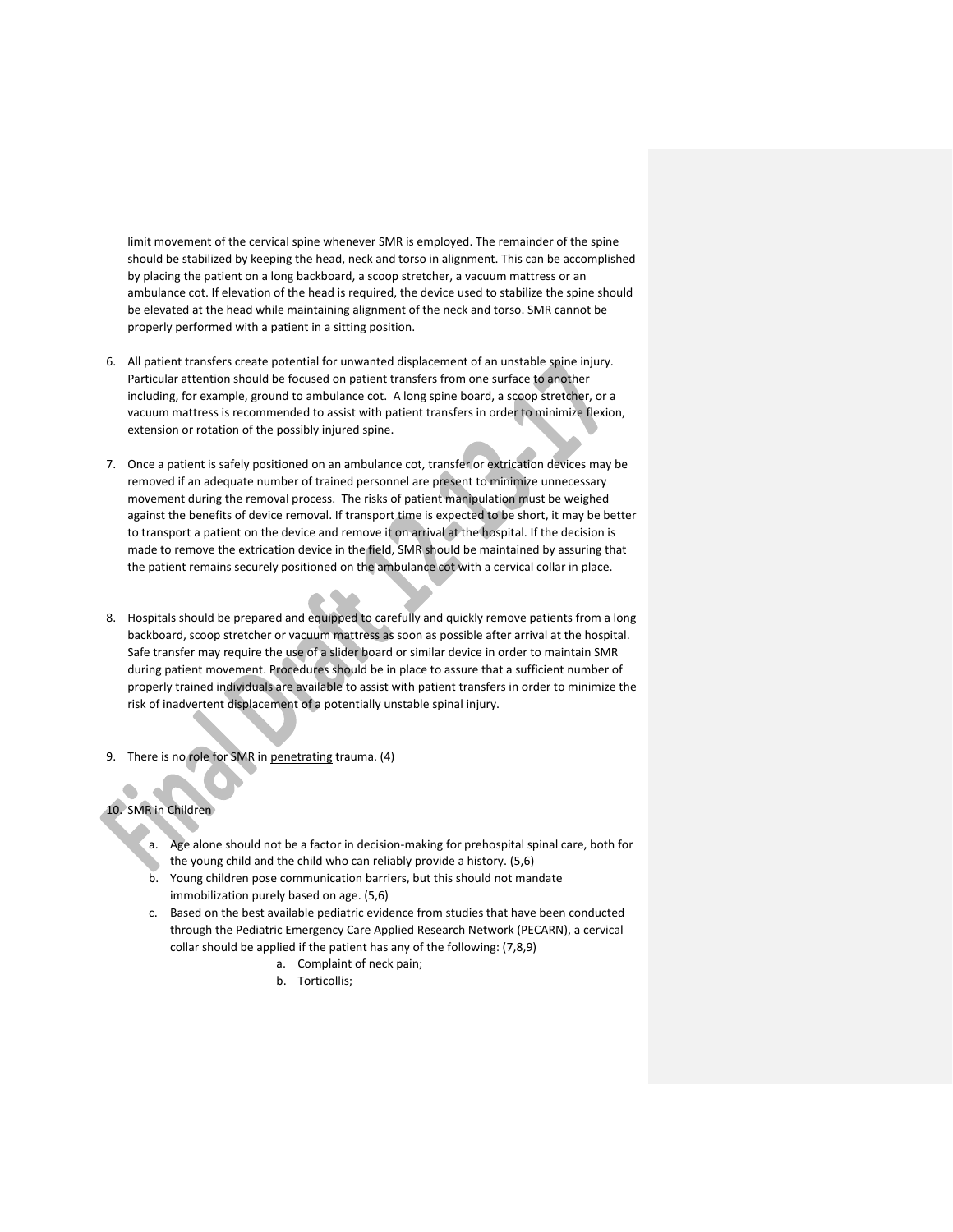- c. Neurologic deficit;
- d. Altered mental status including GCS <15, intoxication, and other signs (agitation, apnea, hypopnea, somnolence, etc.)
- e. Involvement in a high-risk motor vehicle collision or has substantial torso injury.
- d. There is no evidence supporting a high risk/incidence for noncontiguous multilevel spinal injury in children. The rate of contiguous multilevel injury in children is extremely low at 1%. The rate of non-contiguous multilevel injury in children is thought to be equally as low. (9)
- e. Minimize the time on backboards with consideration for use of a vacuum mattress or padding as adjuncts to minimize the risk of pain and pressure ulcers if this time is to be prolonged.
- f. Because of the variation in the head size to body ratio in young children relative to adults, additional padding under the shoulders is often necessary to avoid excessive flexion with immobilization.

1. White CC, Domeier RM, Millin MG. EMS spinal precautions and the use of the long backboard resource document to the position statement of the National Association of EMS Physicians and the American College of Surgeons Committee on Trauma. *Prehosp Emerg Care*. 2014;18(2):306-314.

2. American College of Emergency Physicians. Policy Statement- EMS Management of Patients with Potential Spinal Injury. 2015. Available at: http://www.acep.org/Physician-Resources/Policies/Policy-Statements/EMS-Management-of-Patients-with-Potential-Spinal-Injury. Accessed July 25, 2016.

3. Advanced Trauma Life Support Course Manual, Chapter 7, Spine and spinal cord injuries, American College of Surgeons, 9th edition

4. Haut ER, Kalish BT, Efron DT, et al. Spinal Immobilization in penetrating trauma: More harm than good? J Trauma. 2010;68: 115-121.

5. Pieretti-Vanmarcke R, Velhamos GC, Nance ML, et al. Clinical clearance of the cervical spine in blunt trauma patients younger than 3 years: A multi-center study of the AAST. J Trauma 2009;67: 543–550.

6. Hale DF, Fitzpatrick CM, Doski JJ, et al. Absence of clinical findings reliably excludes unstable cervical spine injuries in children 5 years or younger. J Trauma Acute Care Surg. 2015;78: 943-948.

7. Leonard JC, Kuppermann N, Olsen C, et al. Factors associated with cervical spine in children after blunt trauma. Ann Emerg Med. 2011:58(2):145-155.

8. Leonard JC, Jaffe DM, Olsen CS, Kuppermann N. Age-related differences in factors associated with cervical spine injuries in children. Acad Emerg Med 2015:22:1-6.

9. Leonard JR, Jaffe DM, Kuppermann N, et al. Cervical spine injury patterns in children. Pediatrics 2014:133(5):e1179-e1188.